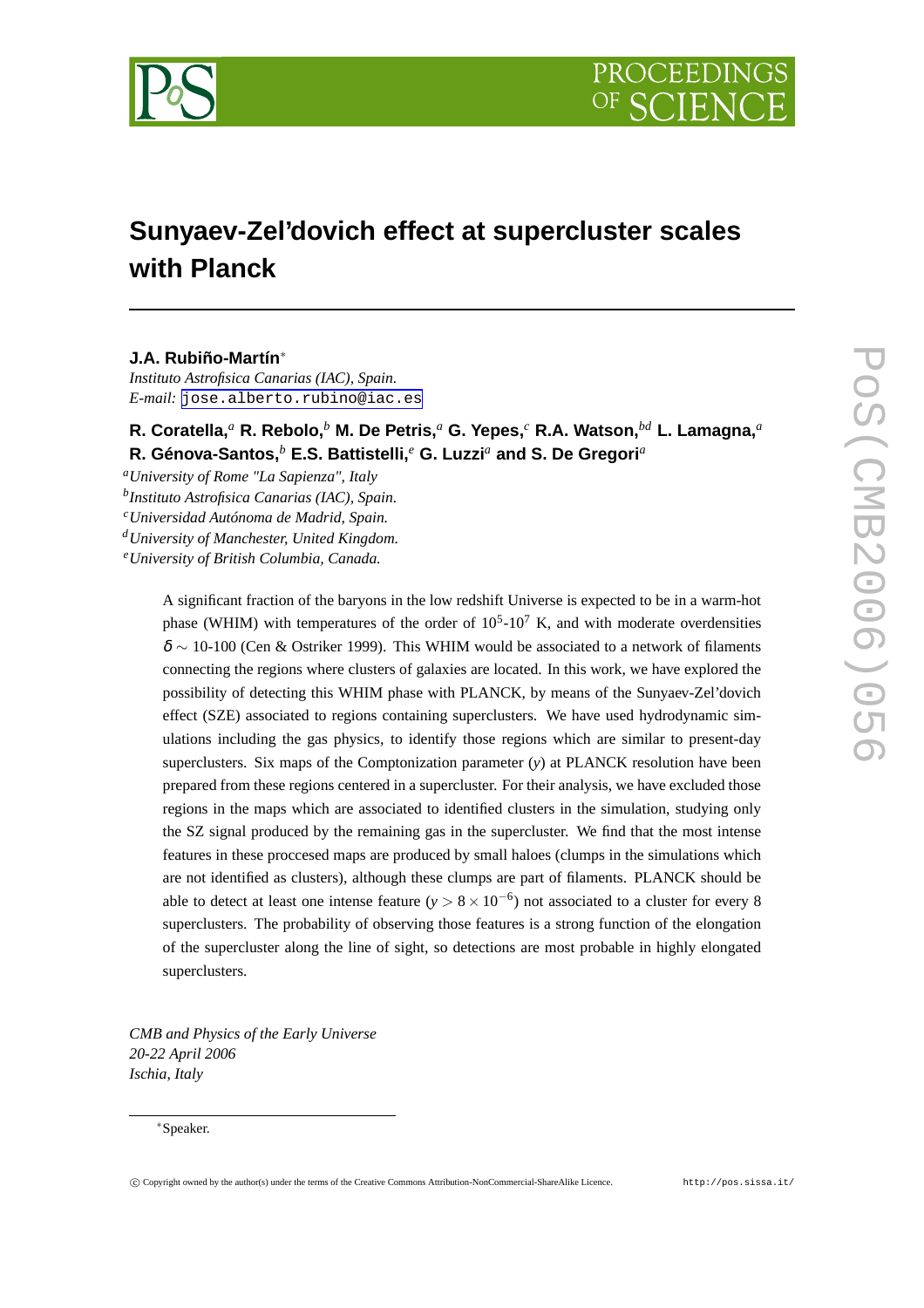## **1. Introduction**

The distribution of baryons in the local Universe remains one of the open questions in Cosmology. As pointed out by Fukugita, Hogan & Peebles [\[1\]](#page-3-0), the baryon fraction detected in the low redshift Universe can account only for one half of the total fraction which is determined at higher redshifts by three independent methods: the Ly $\alpha$  forest at  $z \sim 2$  [[2\]](#page-3-0); the Cosmic Microwave Background [[3](#page-3-0)]; and the results of Big-Bang nucleosynthesis [[4\]](#page-3-0). Hydrodynamic simulations of structure formation in the Universe [[5,](#page-3-0) [6\]](#page-3-0) suggest that these "missing-baryons" should be found in a warm-hot phase with temperatures in the range of  $10<sup>5</sup>$ -10<sup>7</sup> K, and in regions with moderate overdensities ( $\delta \sim 10$  -100). This is the so called Warm-Hot Intergalactic Medium (WHIM). Detection of this warm/hot gas is challenging. As originally suggested by Cen & Ostriker [[5\]](#page-3-0), there are several signatures of this WHIM which could be used for its detection, such as soft X-ray emission; absorption lines in X-ray and UV quasar spectra (e.g., O VI (1032, 1038) Å lines, O VII 574 eV line); strong emission lines (e.g., O VIII 653 eV line); low-redshift, broad, low column density  $Ly\alpha$  absorption lines; and the thermal Sunyaev-Zel'dovich effect (SZE) on CMB photons. We shall concentrate in this last possibility for this work.

The physical picture shown by simulations is the following. The WHIM is associated to regions with moderate overdensities, which correspond with filaments connecting the high-overdensity regions where clusters appear. Therefore, in order to detect this signal it is reasonable to observe regions with superclusters, where one expects a larger number of these filaments. A simple estimate using the typical parameters describing the WHIM (electron temperatures of the order of 0.1 keV, overdensities of 100 and scales of few Mpc) shows that the amplitude of the expected signal is of the order of few micro-kelvins. These signals could be detected by PLANCK using cross-correlations with galaxies, clusters or superclusters catalogues.

#### **2. Previous searches for signatures of WHIM with tSZE**

Although there are some tentative detections of a WHIM signature using absorption or emission lines, we will focus here in those studies related to SZ observations, searching for signatures of SZE signals at superclustes scales. Most of those studies were based on statistical detections of the signal [[7](#page-3-0), [8](#page-3-0), [9\]](#page-3-0), but we shall concentrate here in one case of a tentative direct detection.

Génova-Santos et al. [[10\]](#page-3-0) presented observations with the Very Small Array<sup>1</sup> of the Corona Borealis Supercluster (CrB-SC), covering an area of 24 deg<sup>2</sup> with 11 arcmin resolution and a sensitivity of 12 mJy/beam. The main outcome of that paper is the detection of a negative feature in the final map (called spot H) with temperature  $-230 \pm 23 \mu$ K, located in a region with no known clusters of galaxies, and near the centre of the supercluster. The analyses revealed that this spot can not be explained in terms of a primordial CMB fluctuation (probability smaller than 0.38%). A Gaussianity analysis [[11](#page-3-0)] reveals a strong non-Gaussian deviation (99.8% CL) in this map. Using the R6 ROSAT All-Sky survey, Génova-Santos et al. do not find evidence for emission in X-rays. Using this constraint, they can infer that the most reasonable explanation for this spot is a combination of primordial CMB and SZ signal. In order to test this possibility, Battistelli et al. [[12\]](#page-3-0) have performed observations using the MITO telescope in the region associated to this negative

<sup>1</sup>http://www.iac.es/project/cmb/vsa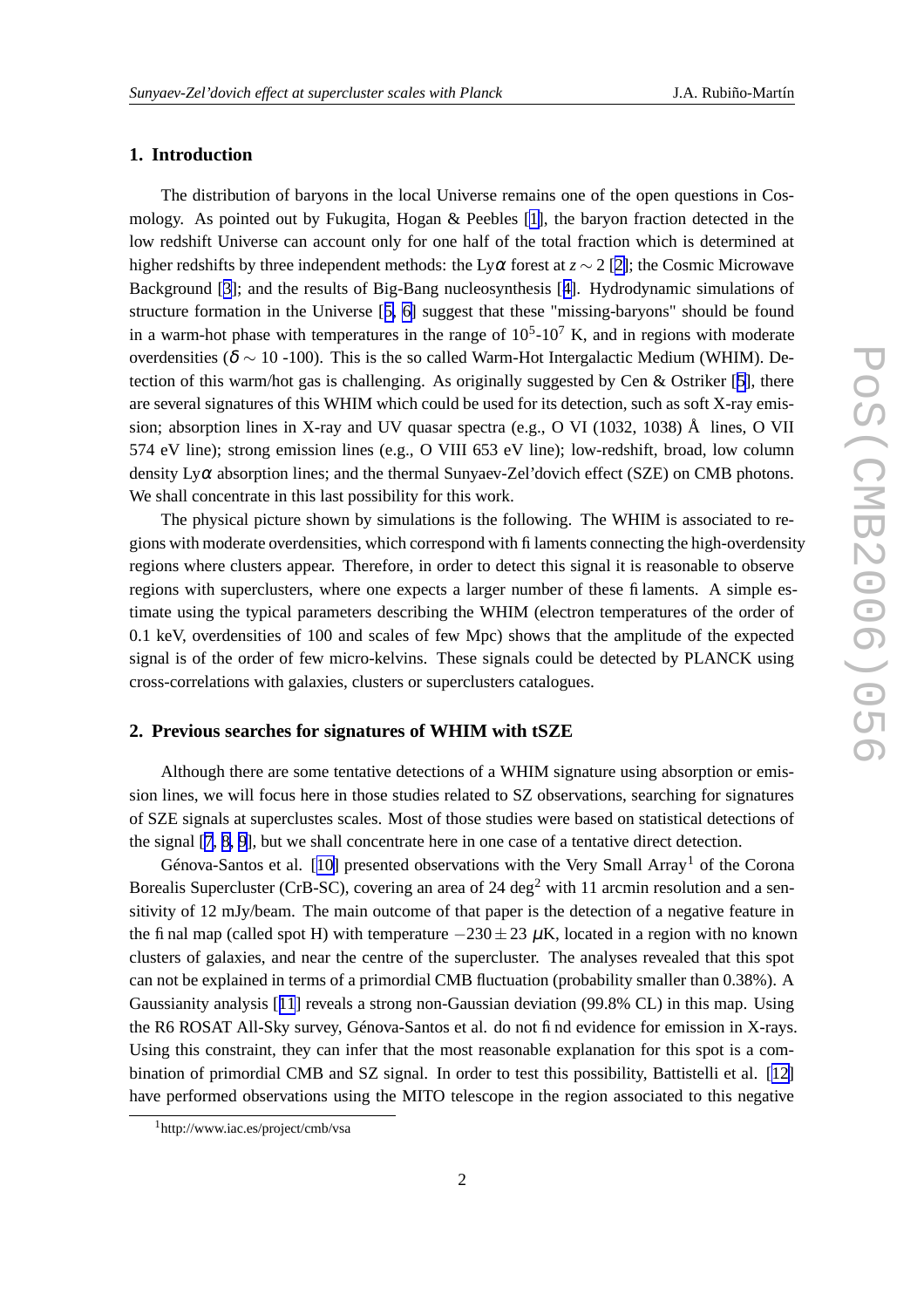spot. The results of these observations are discussed in the poster "Millimetric observations of SZE towards Corona Borealis Supercluster", by Gemma Luzzi et al.

### **3. Hydrodynamical simulations**

We have used a high-resolution adiabatic SPH cosmological simulation [[13\]](#page-3-0) to study the observability of the WHIM with the PLANCK satellite data. The main question we have addressed here is: what is the probability of finding SZ signatures in a supercluster which are not associated to clusters of galaxies? The details of the simulation are: a cube of 500 h<sup>-1</sup> Mpc a side, and resolution of 15/h kpc with  $2 \times 512^3$  particles. Almost 200,000 objects with masses above  $2 \times 10^{12} M_{\odot}$ are identified. The cosmology adopted is Λ-CDM model with  $\Omega_0 = 0.7$ ,  $\Omega_m = 0.3$ ,  $\Omega_b = 0.045$ and reduced Hubble constant  $h = 0.70$ . From this simulation, we identified 6 sub-volumes of  $50 \times 50 \times 50$  Mpc<sup>3</sup> containing a supercluster, defined with the following criteria: the total mass in each region is higher than 10<sup>15</sup> M<sub> $\odot$ </sub>, and more than 6 clusters with masses higher than  $5 \times 10^{13}$  M<sub> $\odot$ </sub> are found. These characteristics are chosen to mimic the physical properties of the Corona Borealis supercluster. From these 6 sub-volumes, we generated *y*- parameter maps of 10 degrees on a side, and with an angular resolution of 1.2 arcmin. These maps are then convolved to the highest resolution of PLANCK (5 arcmin), as shown in Fig. [1.](#page-3-0)

#### **3.1 Cluster removal algorithm**

Cluster removal is a key point in our analysis. We can not delete a cluster directly from *y*parameter map because we can not distinguish cluster contribution from diffuse gas. Therefore, we deleted each cluster from the hydrodynamical simulation before integrating along the line of sight. For removing each cluster, we used a numerical model following this procedure. The central coordinates of the cluster are identified in the simulation by selecting the highest density value. Then, we use a  $\beta$ -polytropic model for fitting the cluster. Using the entropy-driven model [\[14](#page-3-0)], it is possible to find a simulation cut-off as a function of the redshift and cluster total mass [\[15](#page-3-0)].

#### **4. Preliminary Results and Conclusions**

Once the *y*-parameter maps have been prepared removing the clusters, we identified all the resolution elements with a value of the Comptonization parameter larger than or equal to the yparameter measured in CrB by the MITO experiment:  $y = 7.8 \times 10^{-6}$ .

Our results show that the probability of finding one or more spots like the one in CrB in a 3 by 3 degree square centered in a supercluster is 13% for PLANCK. In order to explore which orientations are most favourable for detecting this signal, we considered each one of the 6 sub-volumes containing superclusters and we rotated then in all possible directions. To achieve a detection, the best orientations are found to be those in which the apparent (projected) positions of the clusters are very close to each other and, simultaneously, when they have a large redshift separation along the integration line of sight (i.e when the supercluster is elongated along the line of sight). The strongest signals we find are usually associated to small clumps in the simulations, which are not identified as clusters, but they lie inside a filament. In general, those intense spots are placed between two clusters which are close in projected (angular) coordinates, but they are well separated